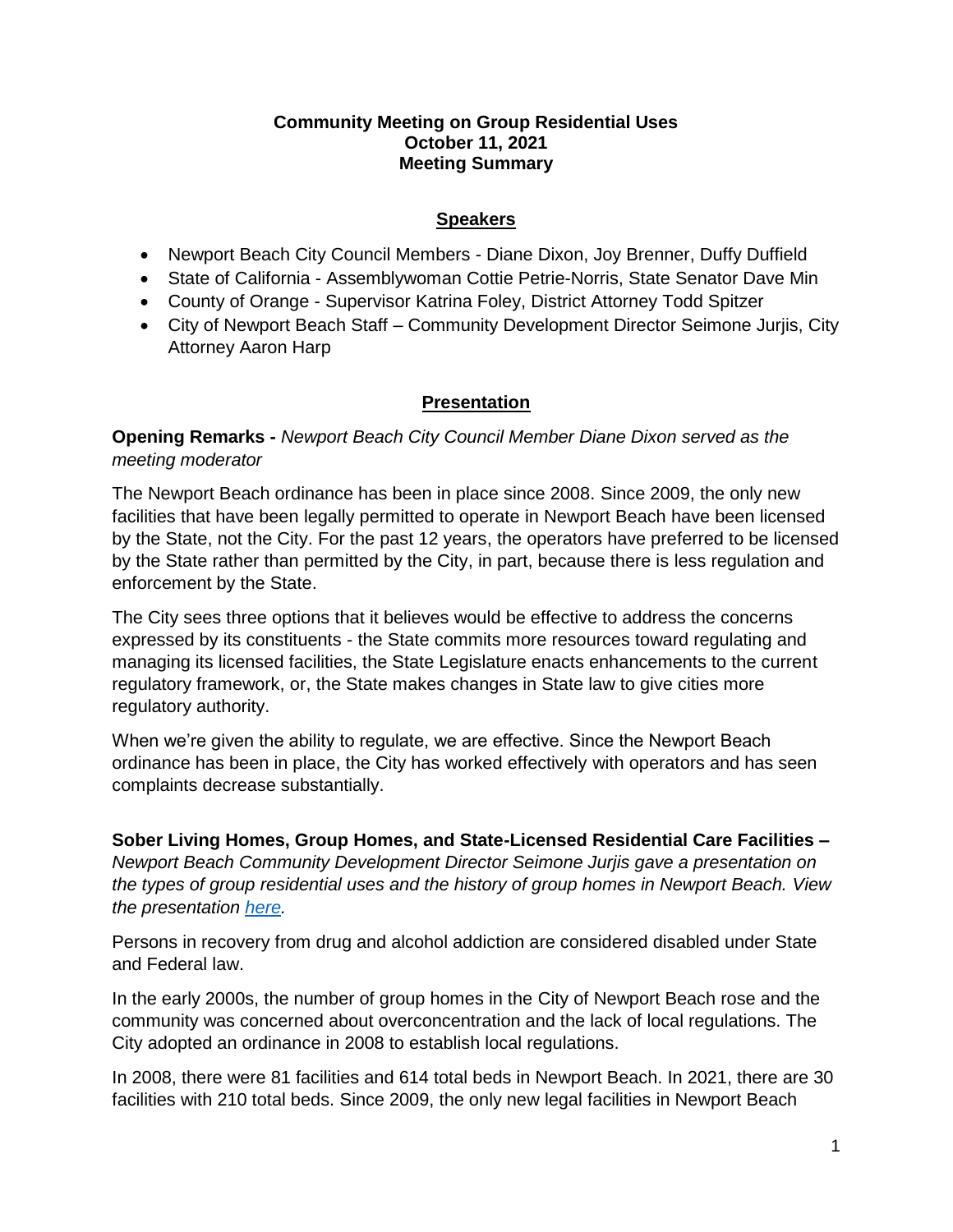have been those licensed by the State. This means that local regulations, set forth in the Newport Beach Municipal Code, do not apply to these State-licensed facilities.

The [presentation](https://www.newportbeachca.gov/home/showpublisheddocument/70744/637700694419670000) includes a map of where the facilities are located. A second map shows the facilities located in Santa Ana Heights.

The State licenses "6 and under" facilities for those in alcohol and drug recovery, those needing social rehabilitation for mental illness and individuals in adult day care. Licensed 6 and under facilities are protected under the law and must be treated as a single-family use in California.

A new Social Rehabilitation Facility to be located at 2555 Vista Baya has a license pending from the State. We have been told that it will be a transitional facility for persons in recovery for mental illness.

In regard to Newport Beach's and Costa Mesa's ordinances they are very similar; however, they use different terminology and that can cause confusion.

The City would like to see the State adopt overconcentration standards, require distancing between State-licensed 6 and under facilities, allow City fire inspections of State-licensed group homes, and return local control. It would also like the State to provide additional funding for inspections of its licensed facilities.

**Recent Legislation –** *Assemblywoman Cottie Petrie-Norris gave a [presentation](https://www.newportbeachca.gov/home/showpublisheddocument/70744/637700694419670000) on recent State legislation, including bills she has authored.*

The State Legislature has passed a number of bills that have been signed into law that address bad operators and exploit legal loopholes. Among them, the Assemblywoman authored:

- AB919 established an enforcement arm at the State Department of Health Care **Services**
- AB1158 which requires minimum insurance levels for recovery residences or treatment facilities that contract with a government entity

A bi-partisan working group on substance abuse treatment was formed to stop exploitation in the recovery industry, establish standards for treatment and providers, ensure taxpayer dollar go toward proven programs.

Recovery facility insurance fraud is the fastest growing insurance fraud in California.

- Action:
	- o Raise standards in industry
	- o Step-up oversight and enforcement
	- o Increase local enforcement resources including inspectors.
- Possible legislation changes:
	- o Address overconcentration of all types, increase distancing requirements
	- o Annual fire inspection
	- o Additional funding for State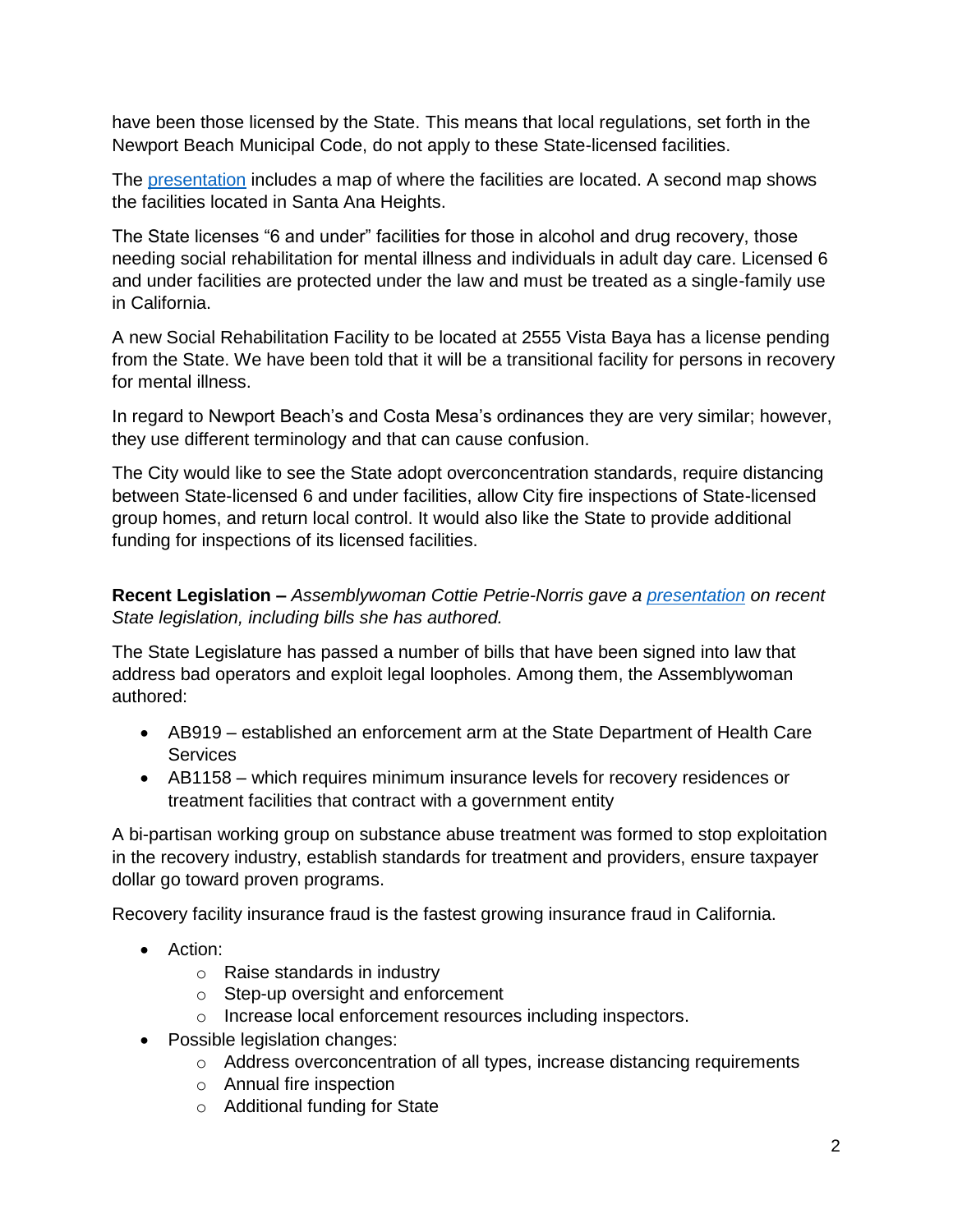**County of Orange (Unincorporated) and Costa Mesa Sober Living Home Ordinances** *County Supervisor Katrina Foley gave a [presentation](https://www.newportbeachca.gov/home/showpublisheddocument/70744/637700694419670000) on the two ordinances, including their similarities and differences.*

City of Costa Mesa and County of Orange are examples of improved local control and ordinances. Costa Mesa adopted its Sober Living Home ordinance in 2015. It was amended in 2017. A July 2019 Federal district jury trial before Judge Selna resulted in a defense verdict for Costa Mesa. It confirmed Costa Mesa's ordinance is lawful and nondiscriminatory. In September 2019, the County of Orange adopted a sober living home ordinance modeled after the Costa Mesa ordinance.

The presentation included a list of the key similarities between the Costa Mesa and County of Orange ordinances including a regulation that prohibits a new "group home" (i.e. a nonstate licensed facility) from being within 650 feet of another existing non-licensed group home or an existing state-licensed treatment facility. For those non-State licensed facilities, a house manager must be present 24 hours a day, and 48-hours' notice must be provided before an eviction can occur. The presentation also included a list of the key differences between the Costa Mesa and County of Orange ordinances.

District 2 (the Supervisor's District) will continue to, among other things, monitor and request investigation and inspection of State-licensed facilities and assist the County's development services in updating the facility registry and in mapping sober living homes in the unincorporated areas, and provide assistance to cities interested in adopting regulatory schemes to protect patients and neighborhoods.

# **Senator Dave Min**

Attended the meeting to listen to the community. He is supportive of legislative change and is available to meet with the City and its residents.

# **District Attorney Todd Spitzer**

Attended the meeting to explain to the community why he cleared the Newport Beach homeowner of any criminal wrongdoing for shooting and killing the intruder who broke into his home in August. The decedent had been staying at a state-licensed residential detox facility in Santa Ana Heights. The District Attorney explained that a resident has a right to defend themselves inside their home by using deadly force. The situation was tragic for everyone involved.

The District Attorney also stated that mandating 24-hour staff in homes is flawed because the staff is not allowed to leave the home to follow a client that leaves.

# **Council Members Joy Brenner and Duffy Duffield**

Thanked the community and encouraged the residents. The residents are being heard and the City is working to address their concerns.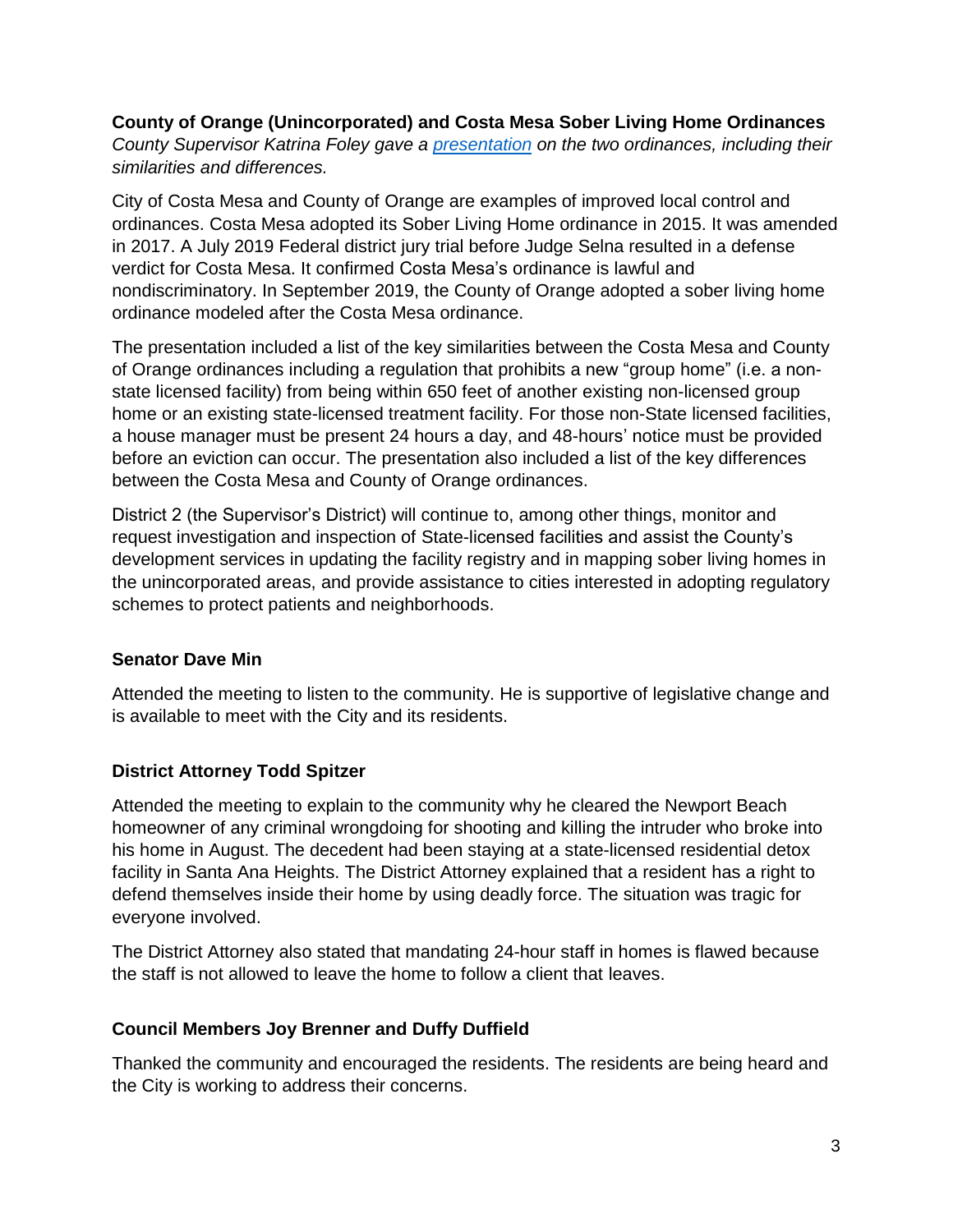### **Summary of Community Comments**

*Residents' comments have been grouped according to subject area*

### **City, County or Costa Mesa Ordinances**

Newport Beach should look at County of Orange as example and coordinate with County to have increased oversight.

The current Use Permit process provides for many metrics including Integral Facilities

### **Distancing**

State needs to change distancing requirements to address overconcentration of all types of facilities.

### **Enforcement**

Inspections are not being done by the State. Make sure those are carried out.

Ensure Code Enforcement is responding to and investigating complaints.

Work on developing appropriate inspection protocols because providing 24-hour notice before an inspection allows for an operator to modify operations and avoid legal requirements.

# **Quality of Life**

There's been a big turnover in ownership in the SAH neighborhood.

These facilities are commercial enterprises that have commercial types of impacts.

The residents should not oversee patrolling or policing the neighborhood.

#### **Yellowstone**

Traffic in and out of these homes is far greater than 6 or 12 individuals.

Former Yellowstone manager said that the homes have converted to parolee/probationer type homes and have changed the type of care being offered.

#### **Properties at 435 and 435½ Dahlia**

Have seen many incidents

Code Enforcement discusses smoke and noise with the operator but nothing improves

The operator blocks alleys with van. Police arrive too late to witness problems

Concerned about safety, quality of life, right to quiet enjoyment of home.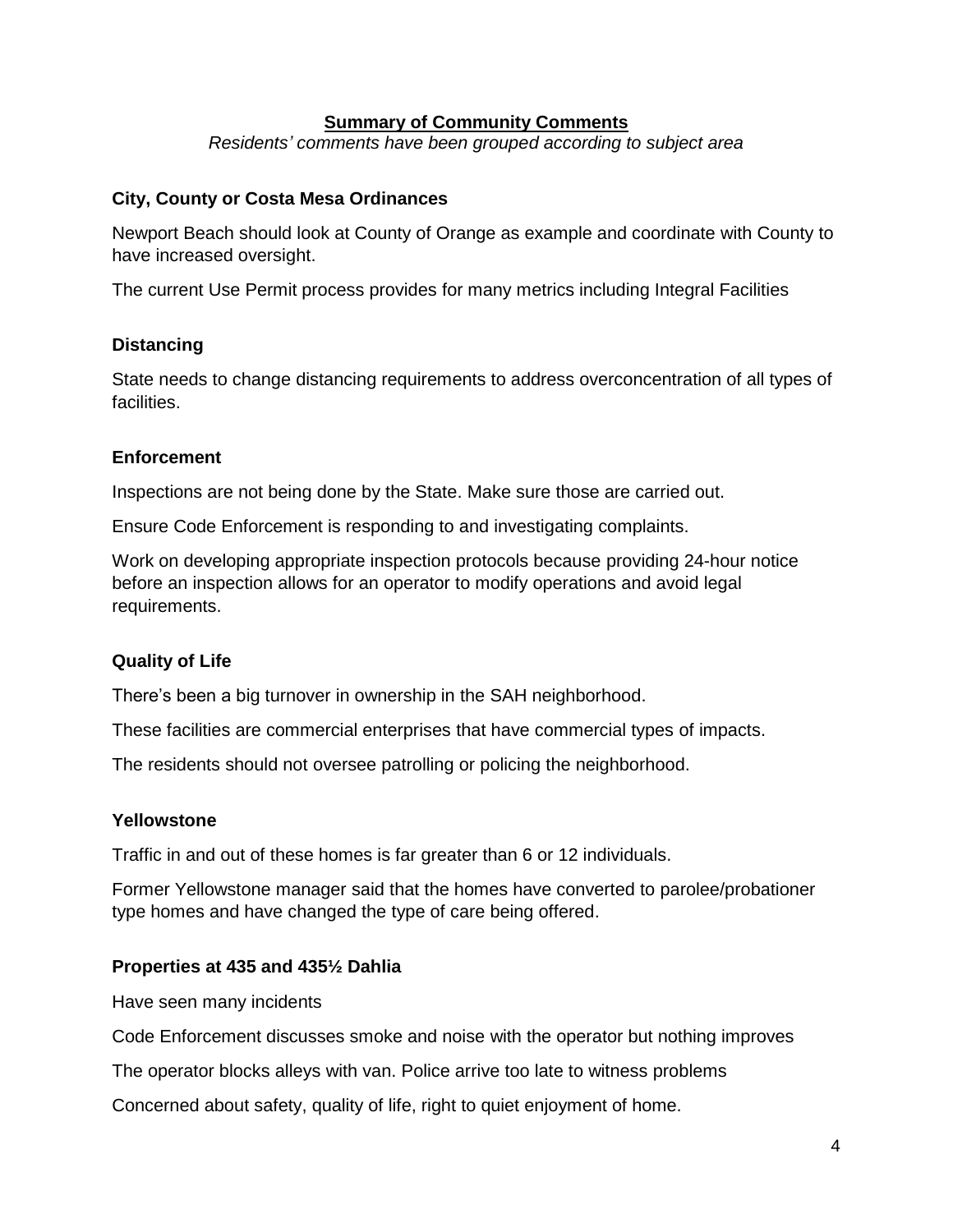State Department of Health Care Services (DHSC) has not done inspection since 2020

DHSC issued an Integral License to Miramar and Carnation houses in error in 2014. It has since been corrected.

Owner has changed and DHCS has wrong owner licensed

10508 CA Code on Licensure of Integral Facilities Need to push for change with integral facilities.

# **Pending Vista Baya Facility**

2555 Vista Baya has applied for a license with the State Department of Social Services to operate a mental rehab facility, the first one in Newport Beach.

This is a big business. The property sold for 2 million and is currently being gutted.

# **Gratitude Lodge**

Gratitude Lodge states that detoxing is the most dangerous time and that man should not have died.

# **Next Steps / Action Items**

- 1. Community Development to set up meeting with Code Enforcement and residents
- 2. Costa Mesa, City, State officials to meet to review regulations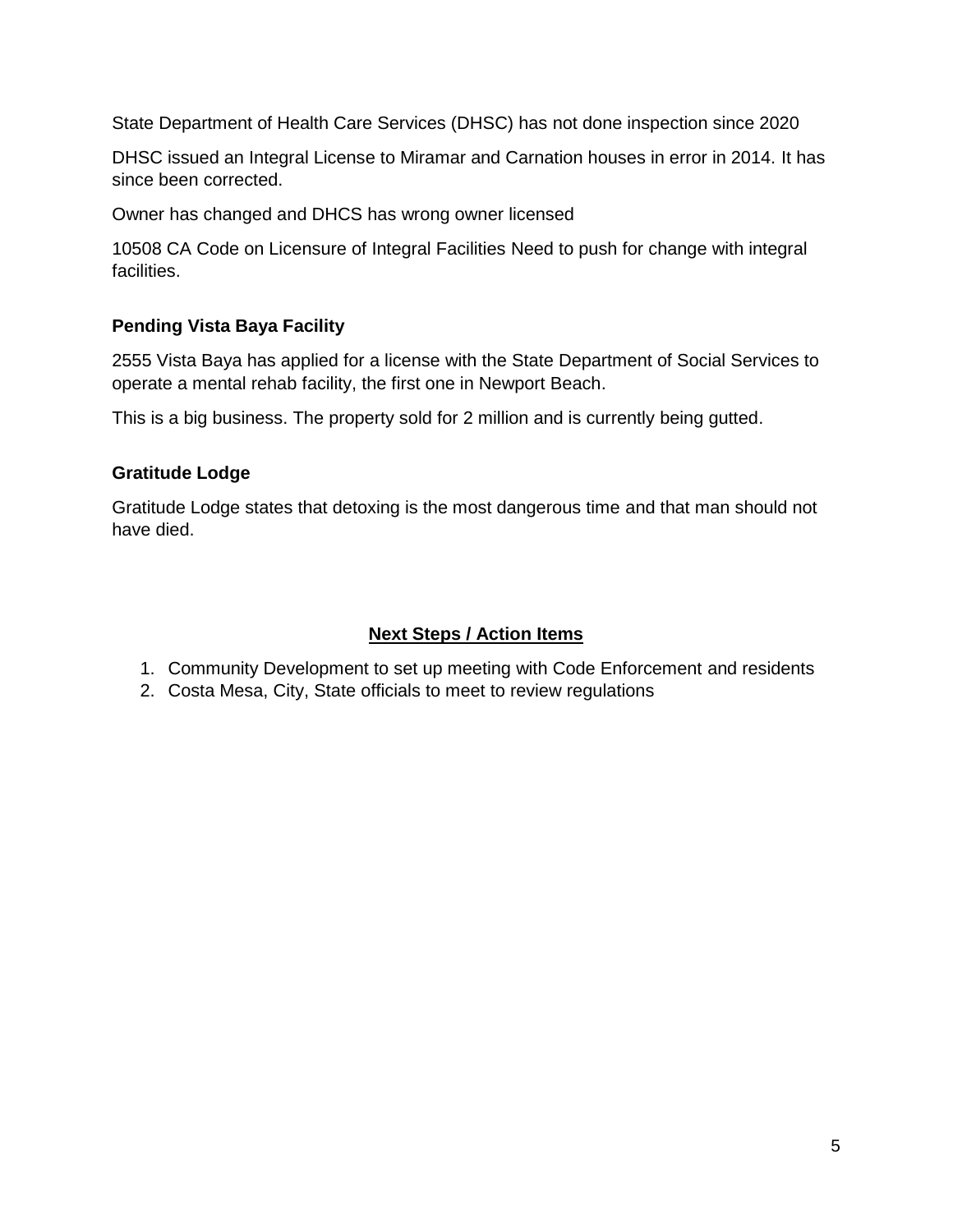### **Questions and Answers**

### **Explain licensed versus unlicensed facilities.**

The term "licensed facilities" refers to uses that are licensed by the State and "unlicensed facilities" refers to uses that are not licensed by the State.

#### **What is the definition of integral facilities?**

Newport Beach Municipal Code Chapter 20.70.20 defines these as follows:

"Integral facilities (land use)" means any combination of two or more residential care (small licensed, small unlicensed, or general) facilities that may or may not be located on the same or contiguous lots, that are under the control and management of the same owner, operator, management company or licensee or any affiliate of any of them, and are integrated components of one operation that shall be considered one facility for purposes of applying Federal, State, and local laws to its operation. Examples of integral facilities include, but are not limited to, the provision of housing in one facility and recovery programming, treatment, meals, or any other service or services to program participants in another facility or facilities or by assigning staff or a consultant or consultants to provide services to the same program participants in more than one licensed or unlicensed facility.

"Integral uses (land use)" means any two or more licensed or unlicensed residential care programs commonly administered by the same owner, operator, management company or licensee, or any affiliate of any of them, in a manner in which participants in two or more care programs participate simultaneously in any care or recovery activity or activities so commonly administered. Any such integral use shall be considered one use for purposes of applying Federal, State, and local laws to its operation.

# **Can Newport Beach adopt an ordinance like Costa Mesa's?**

The two ordinances are very similar. They use different terminology, but the regulations are almost identical. For instance, Costa Mesa's regulations are almost exclusively based upon the definition of "group home" and "sober living home" that excludes state licensed residential care facilities. For instance, Costa Mesa Code 13-6 defines a group home, sober living home, and residential care facility as follows:

"Group home. A facility that is being used as a supportive living environment for persons who are considered handicapped under state or federal law. A group home operated by a single operator or service provider (whether licensed or unlicensed) constitutes a single facility, whether the facility occupies one (1) or more dwelling units. **Group homes shall not include the following: (1) residential care facilities;** (2) any group home that operates as a single housekeeping unit."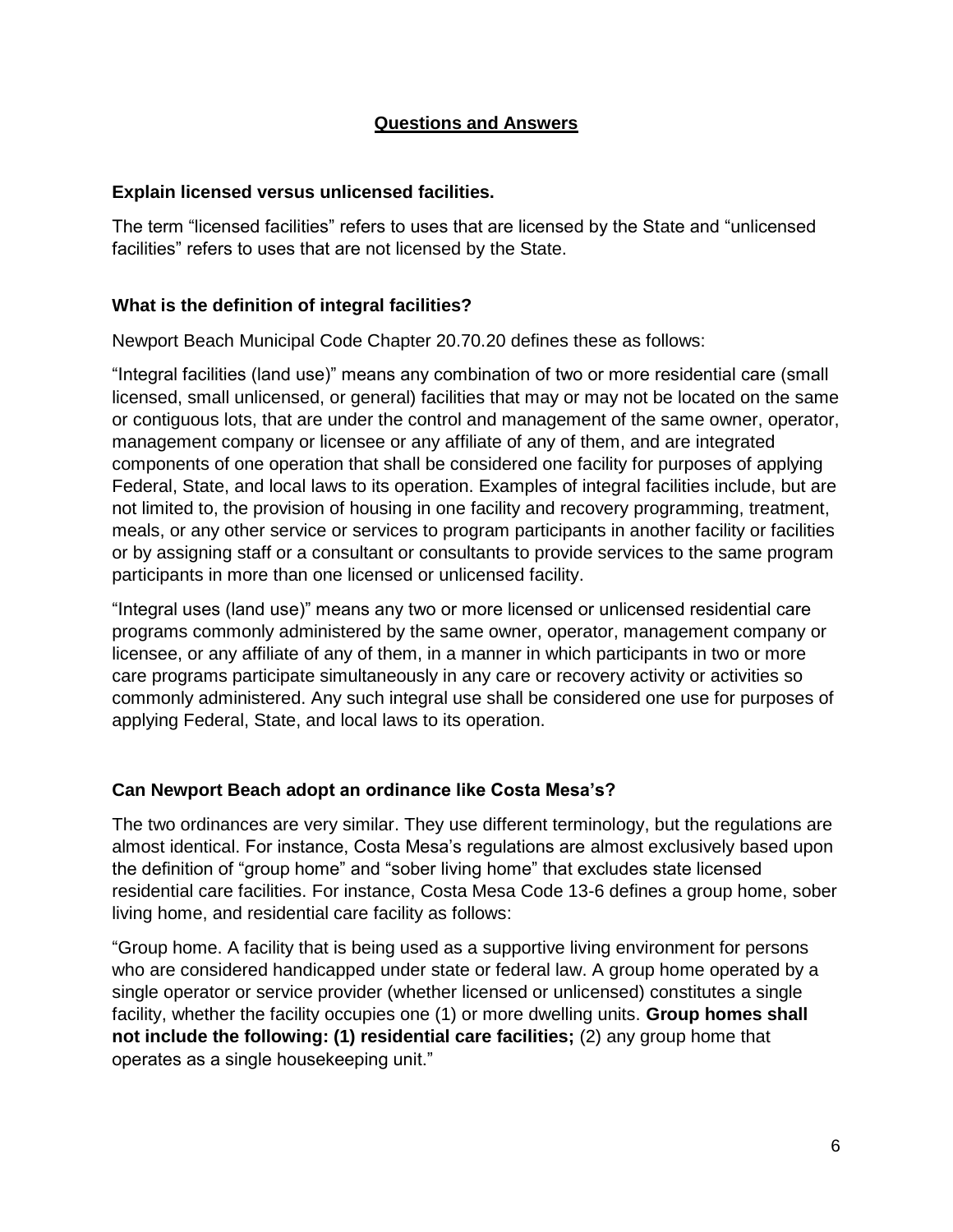"Sober living home means a group home for persons who are recovering from a drug and/or alcohol addiction and who are considered handicapped under state or federal law. **Sober living homes shall not include the following:** (**1) residential care facilities; (2)** any sober living home that operates as a single housekeeping unit."

"Residential care facility. A residential facility licensed by the state where care, services, or treatment is provided to persons living in a supportive community residential setting. Residential care facilities include, but may not be limited to, the following: intermediate care facilities for the developmentally disabled (Health & Safety Code §§ 1267.8, 1267.9); community care facilities (Health & Safety Code § 1500 et seq.); residential care facilities for the elderly (Health & Safety Code § 1569 et seq.); residential care facilities for the chronically ill (22 C.C.R. § 87801(a)(5); Health & Safety Code § 1568.02); alcoholism and drug abuse facilities (Health & Safety Code §§ 11834.02—11834.30); pediatric day health and respite care facilities (Health & Safety Code § 1760 et seq.); residential health care facilities, including congregate living health facilities (Health & Safety Code §§ 1265— 1271.1, 1250(i), 1250(e), (h)); family care home, foster home, group home for the mentally disordered or otherwise handicapped persons or dependent and neglected children (Wel. & Inst. Code §§ 5115—5120)."

However, Newport Beach will review Costa Mesa's ordinance closely and consider any changes that could further strengthen the City's ordinance.

# **What is the City's position on integral facilities and can they be regulated?**

The City can regulate integral facilities; however, a preliminary injunction was previously issued against the City prohibiting the City from attempting to treat licensed facilities as integral facilities for purposes of regulating them under the Newport Beach Municipal Code.

# **Can we control operators of multiple facilities crossing City lines such as Pacific Shores and Casa Capri which are licensed and unlicensed (one in city, one in county)?**

The City can regulate unlicensed integral facilities that cross-jurisdictions and can investigate these types of complaints.

# **Why don't the drug/alcohol facilities have distancing requirements like the homes for the mentally ill?**

State law provides for distancing for some types of uses and not others. The State should consider adopting distancing requirements for all similar types of uses that are located in residential areas.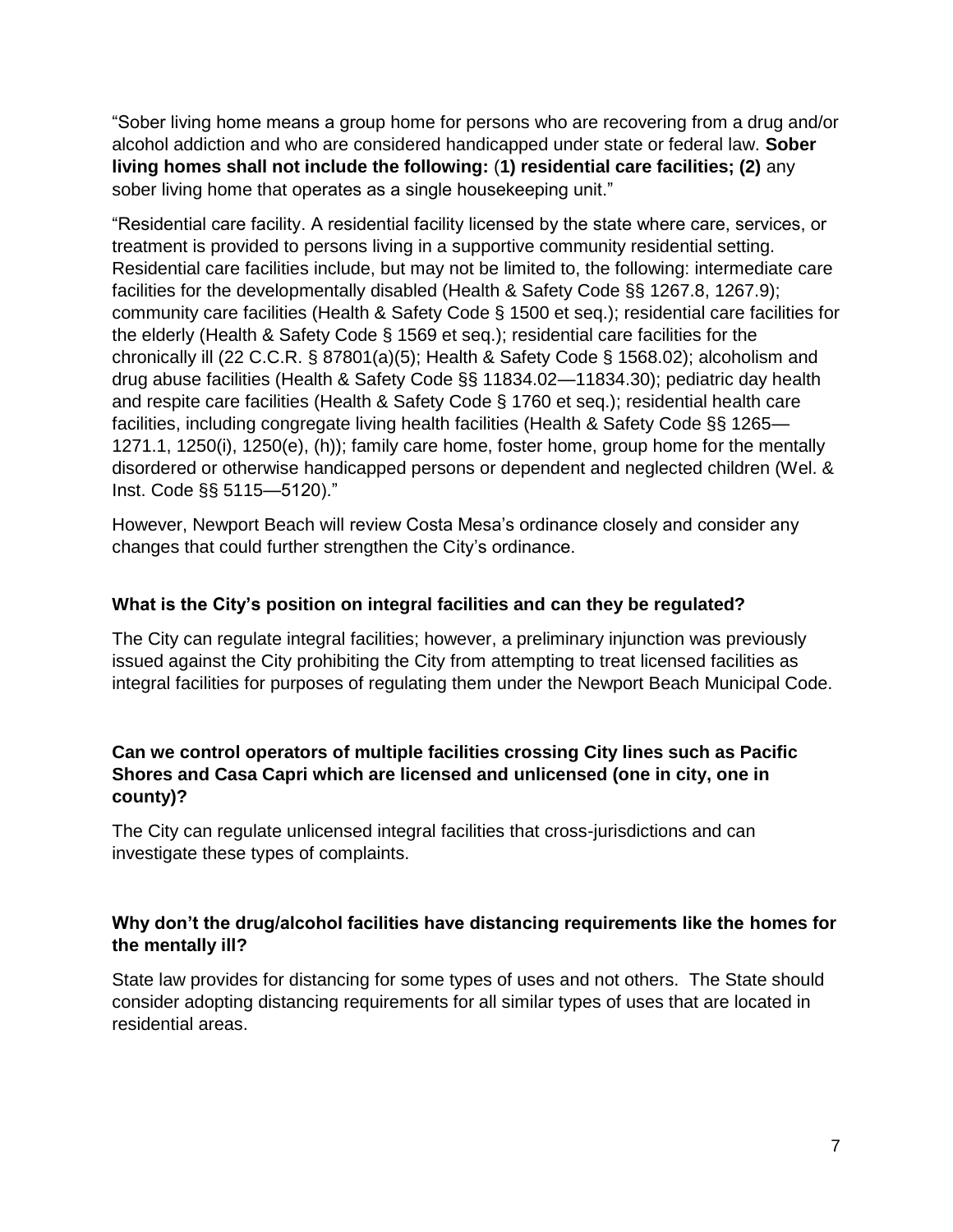### **Why is a State licensed facility allowed to continue to operate after death of client?**

The District Attorney responded that his office investigated the shooting incident but does not have regulatory authority to investigate the operator for purposes of revoking its license.

### **Can the two Yellowstone facilities do whatever they want?**

The City settled its litigation with Yellowstone in 2015. If there are substantive complaints that Yellowstone has changed its use, such as the allegation that it is now a parolee/probationer home, is in violation of local codes or laws, or there is a nuisance complaint, then the City can investigate and take enforcement action, if appropriate.

#### **How do you prove over-occupancy?**

Code Enforcement must be called and must witness over occupancy. State licensed 6 and under facilities must be treated the same as single-family residences under the law.

### **What is best way to document over-occupancy at facilities?**

The City will set-up a meeting with residents and Code Enforcement to discuss Code Enforcement investigative procedures.

# **Can the County do anything to address Yellowstone facilities?**

No. The homes are within the jurisdiction of the City of Newport Beach.

#### **Is there an executive order to fast-track changes to distancing/ overconcentration?**

The City does not believe it has the ability under State law to require distancing of Statelicensed 6 and under facilities. This position appears to be consistent with Costa Mesa's Municipal Code that applies distancing requirements to new non-state licensed homes such as "group homes" and "sober living homes" but does not apply distancing requirements to new State licensed residential care facilities. (See, definition of "group home" and "sober living homes" both of which do not include State licensed facilities). Newport Beach has agreed to explore this issue in more detail with Supervisor Foley and Assemblywoman Petrie-Norris and City, County and State representatives are planning a meeting to discuss distancing requirements.